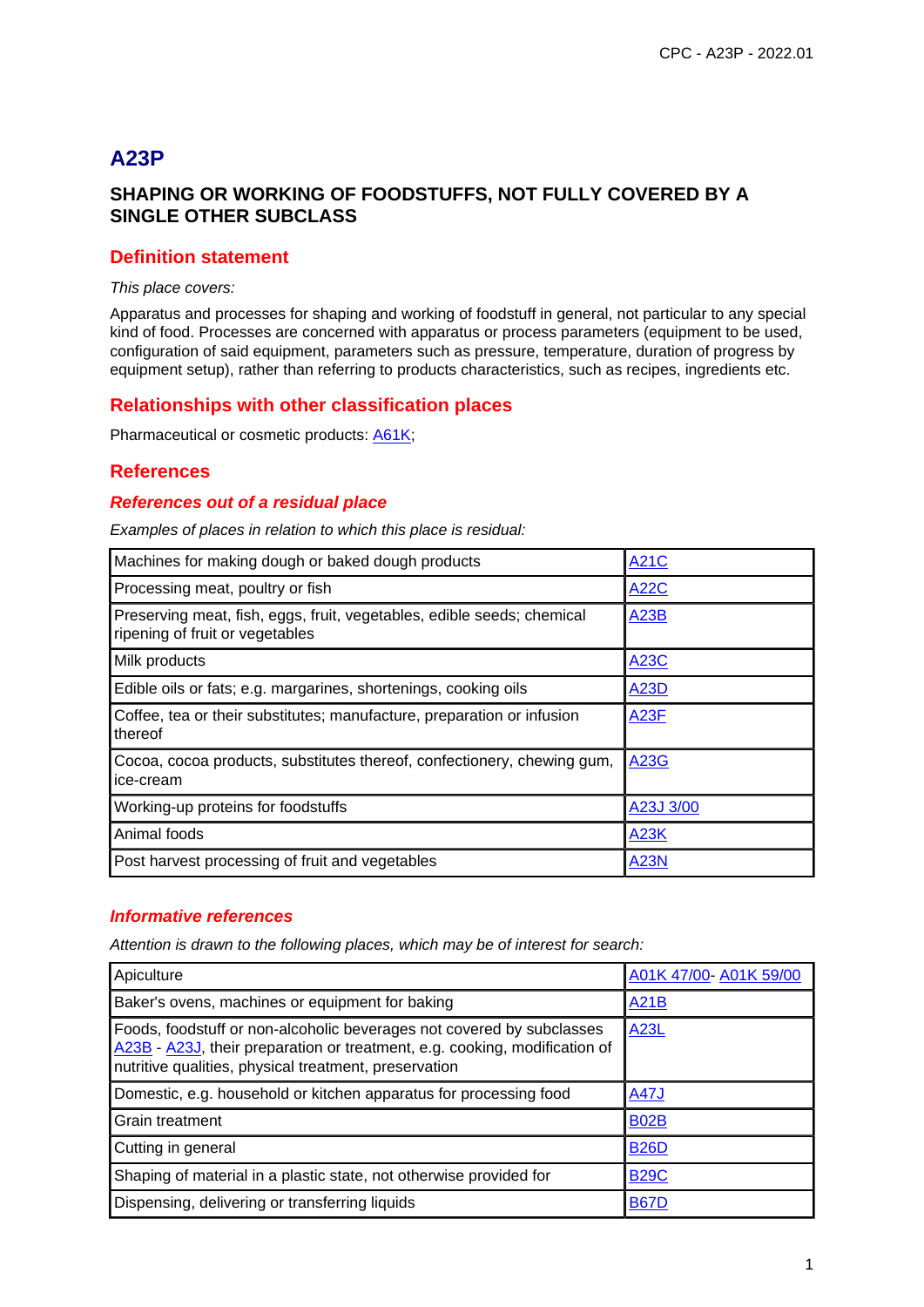| Purifying water, e.g. by ion-exchange | C02F, C02F 1/42                   |
|---------------------------------------|-----------------------------------|
| <b>Emulsifiers in general</b>         | C09K 23/00                        |
| <b>Essential oils in general</b>      | C <sub>11</sub> B <sub>9/00</sub> |
| Preservation of alcoholic beverages   | C12H                              |
| Devices for drying foodstuffs         | <b>F26B</b>                       |

# **Glossary of terms**

In this place, the following terms or expressions are used with the meaning indicated:

| Food | In addition to the commonly accepted foods or foodstuffs, the      |
|------|--------------------------------------------------------------------|
|      | term in this subclass also extends to cover food ingredients, such |
|      | as thickening agents (e.g. starch), flavouring agents, artificial  |
|      | sweeteners, food colouring agents, etc.                            |

# **A23P 10/00**

# **Shaping or working of foodstuffs characterised by the products**

## **Definition statement**

This place covers:

Apparatus and process aspects of processing of food items in general, not related to specific food types

# **A23P 10/10**

## **Securing foodstuffs on a non-edible supporting member**

## **Definition statement**

This place covers:

Machines and process for fixation of foodstuff on a non-edible supporting member, not specific to a particular type of food products

# **References**

### **References out of a residual place**

Examples of places in relation to which this place is residual:

| Confectionery,<br>chocolate,<br>. ice-cream |  |
|---------------------------------------------|--|

#### **Informative references**

Attention is drawn to the following places, which may be of interest for search:

|--|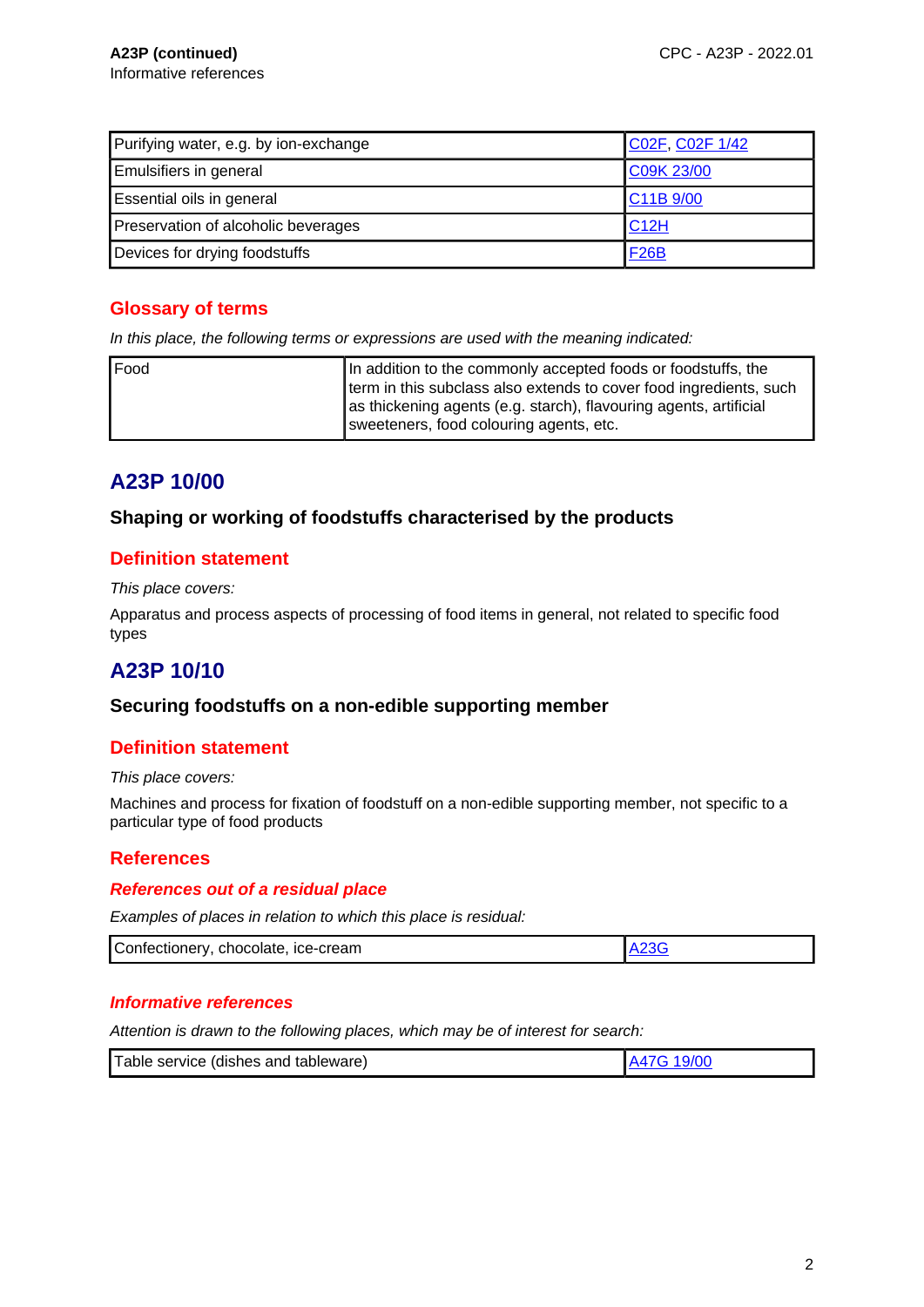# **A23P 10/20**

# **Agglomerating; Granulating; Tabletting**

## **Definition statement**

#### This place covers:

Machines and processes for agglomerating, granulating, tabletting of food products in general, not specific to a particular type of food products

## **Relationships with other classification places**

Agglomeration, granulation, tabletting of pharmaceuticals: A61K 9/00

# **References**

### **Informative references**

Attention is drawn to the following places, which may be of interest for search:

| Crushing or disintegrating in general | <b>B02C</b> |
|---------------------------------------|-------------|
| Shaping presses in general            | <b>B30B</b> |

# **A23P 10/30**

## **Encapsulation of particles, e.g. foodstuff additives**

# **Definition statement**

#### This place covers:

Machines and processes for encapsulation of particles, e.g. foodstuff additives in general, not specific to a particular type of food products

## **Relationships with other classification places**

Encapsulation of pharmaceuticals: A61K 9/48

## **References**

#### **References out of a residual place**

Examples of places in relation to which this place is residual:

| <b>Flavouring agents</b> | A23L 27/00 |
|--------------------------|------------|
|--------------------------|------------|

# **A23P 10/40**

**free-flowing powder or instant powder, i.e. powder which is reconstituted rapidly when liquid is added (A23P 10/20, A23P 10/30 take precedence)**

# **Definition statement**

This place covers:

Machines and processes for making free-flowing or instant food powders in general, not specific to a particular type of food products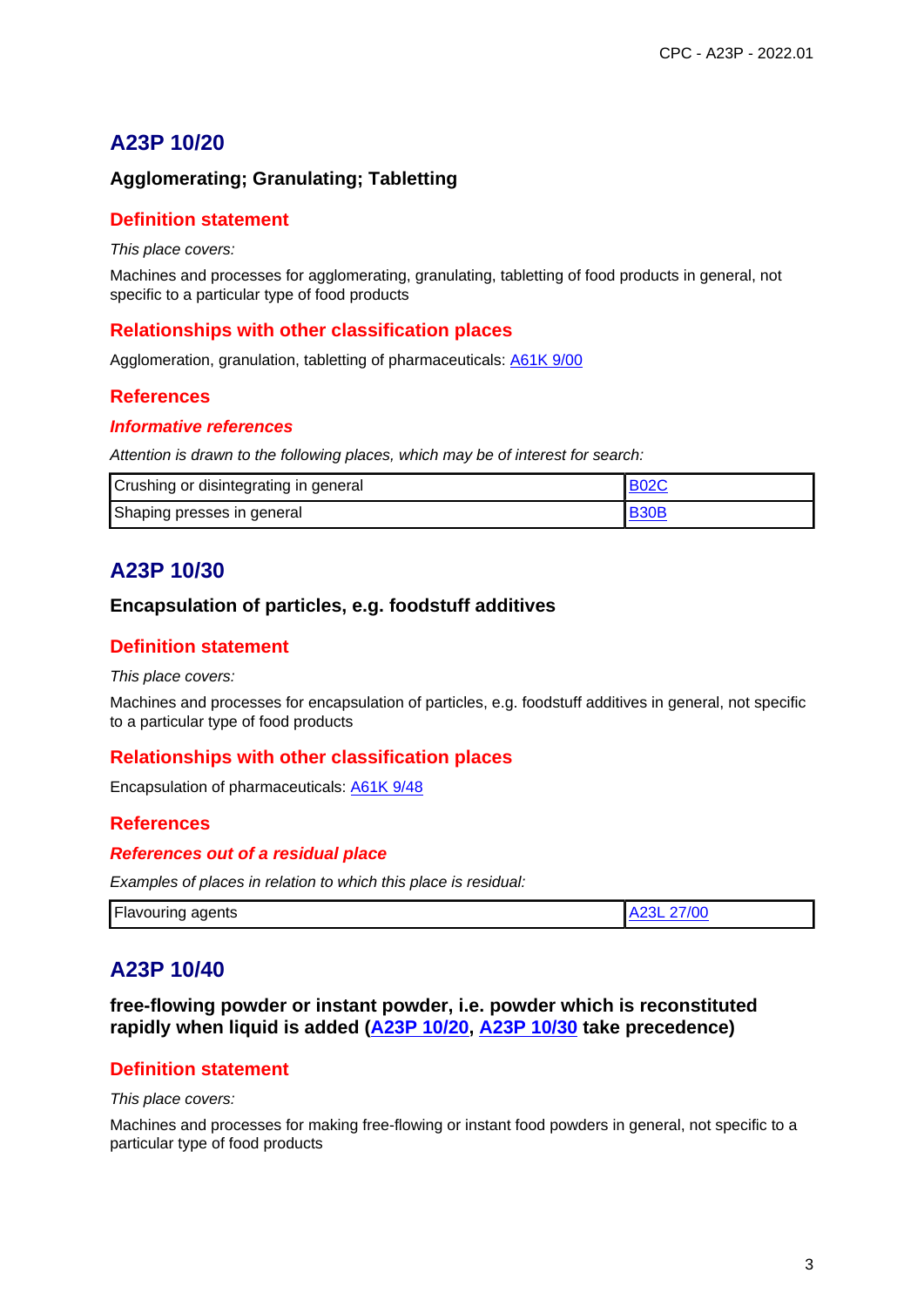## **References**

## **Limiting references**

This place does not cover:

| Agglomerating; Granulating; Tabletting               | A23P 10/20 |
|------------------------------------------------------|------------|
| Encapsulation of particles, e.g. foodstuff additives | A23P 10/30 |

### **Informative references**

Attention is drawn to the following places, which may be of interest for search:

| Chocolate drinks, in powdered form  | A23G 1/56  |
|-------------------------------------|------------|
| Non-alcoholic beverages in dry form | LA23L 2/39 |

# **A23P 20/00**

**Coating of foodstuffs; Coatings therefor; Making laminated, multi-layered, stuffed or hollow foodstuffs**

## **Definition statement**

This place covers:

Machines and processes for coating of foodstuffs, coatings therefore, making of laminated, multilayered or stuffed foodstuffs in general, not specific to a particular type of food products

# **Relationships with other classification places**

Coating of confectionery items: A23G 3/00

## **References**

#### **Informative references**

Attention is drawn to the following places, which may be of interest for search:

| Coating processes and apparatus in general | <b>IB05C, B05D</b> |
|--------------------------------------------|--------------------|
| Packaging                                  | <b>B65G</b>        |

# **A23P 20/15**

## **Apparatus or processes for coating with liquid or semi-liquid products**

## **References**

## **Informative references**

Attention is drawn to the following places, which may be of interest for search:

| Coating processes and apparatus in general | <b>B05C B05D</b> |
|--------------------------------------------|------------------|
|--------------------------------------------|------------------|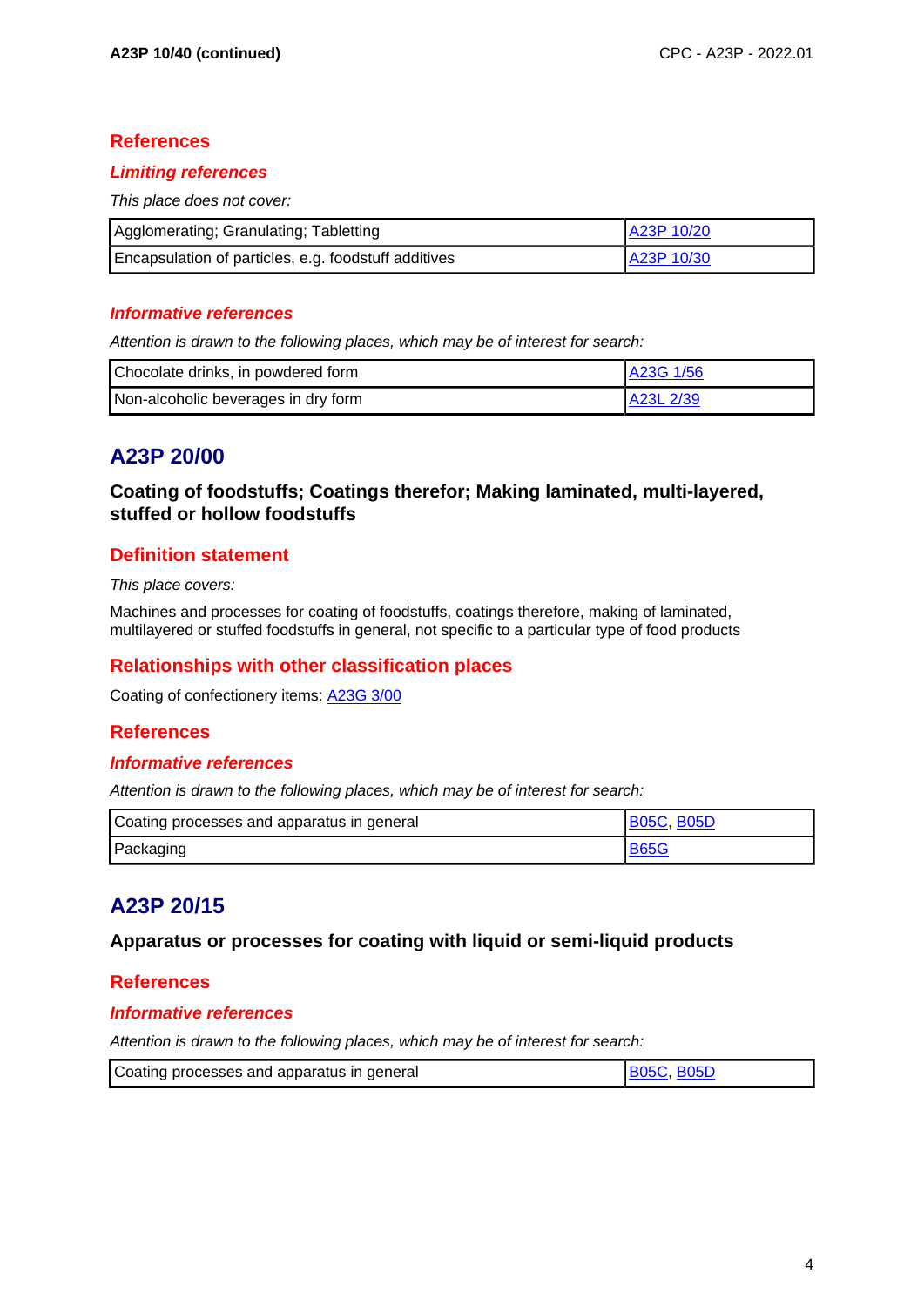# **A23P 20/17**

# **by dipping in a bath**

## **Definition statement**

This place covers:

Apparatus or processes for dip-coating in a liquid or semi-liquid bath

# **References**

### **Informative references**

Attention is drawn to the following places, which may be of interest for search:

# **A23P 20/18**

**by spray-coating, fluidised-bed coating or coating by casting (combined with breading A23P 20/12)**

## **Definition statement**

This place covers:

Other apparatus or processes for coating of food products with liquid or semi-liquid products, e.g. spray-coating, fluidised-bed coating, coating by casting, not provided for in other classes

## **References**

#### **Limiting references**

This place does not cover:

| Apparatus for applying powders or particles to foodstuffs, e.g. for | A23P 20/12 |
|---------------------------------------------------------------------|------------|
| breading; Such apparatus combined with means for pre-moistening or  |            |
| battering                                                           |            |

#### **Informative references**

Attention is drawn to the following places, which may be of interest for search:

| <b>B05C, B05D</b> |
|-------------------|
|                   |

# **A23P 30/00**

## **Shaping or working of foodstuffs characterised by the process or apparatus (A23P 10/00, A23P 20/00 take precedence)**

## **Definition statement**

#### This place covers:

Shaping methods for food products, e.g. moulding, extruding etc., not specific to a particular type of food products, and their respective apparatus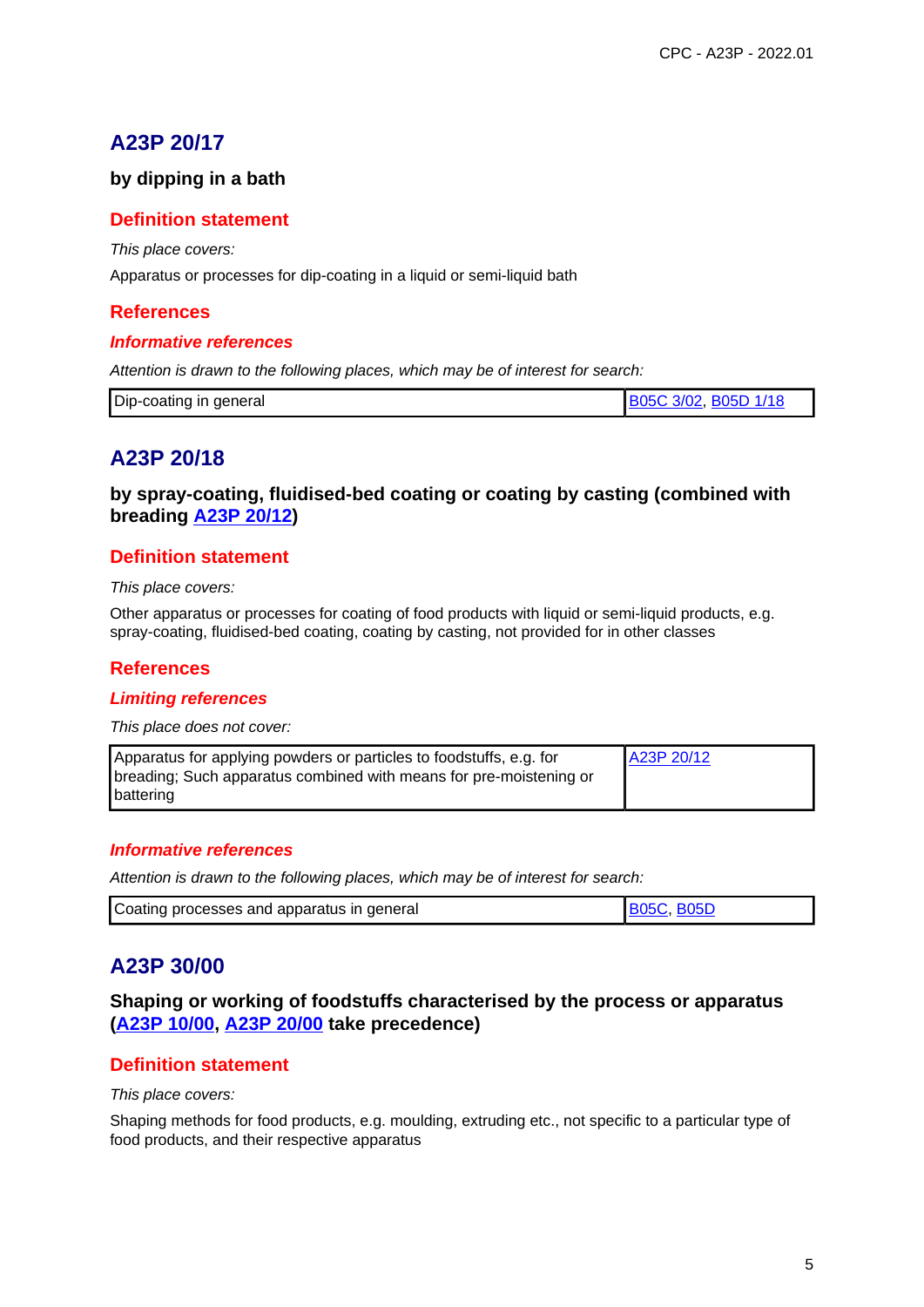# **References**

## **Limiting references**

This place does not cover:

| Shaping or working of foodstuffs characterised by the products                                            | A23P 10/00 |
|-----------------------------------------------------------------------------------------------------------|------------|
| Coating of foodstuffs; Coating therefor; Making laminated, multi-layered,<br>stuffed or hollow foodstuffs | A23P 20/00 |

## **Informative references**

Attention is drawn to the following places, which may be of interest for search:

| Shaping of items in general |  |
|-----------------------------|--|

# **A23P 30/20**

### **Extruding**

# **Definition statement**

This place covers:

Shaping of food products by extrusion in general, not specific to a particular type of food products

# **References**

### **Informative references**

Attention is drawn to the following places, which may be of interest for search:

|  | <b>Extrusion in general</b> | 48/00 |
|--|-----------------------------|-------|
|--|-----------------------------|-------|

# **A23P 30/30**

# **Puffing or expanding**

## **References**

## **References out of a residual place**

Examples of places in relation to which this place is residual:

| Flakes or other shapes of the ready-to-eat type; Their preparation or<br><b>I</b> treatment | A23L 7/117 |
|---------------------------------------------------------------------------------------------|------------|
| Puffed cereals, e.g. popcorn, puffed rice; Their preparation or treatment                   | A23L 7/161 |
| Preparation of roasted or fried products, e.g. snacks or chips                              | A23L 19/18 |